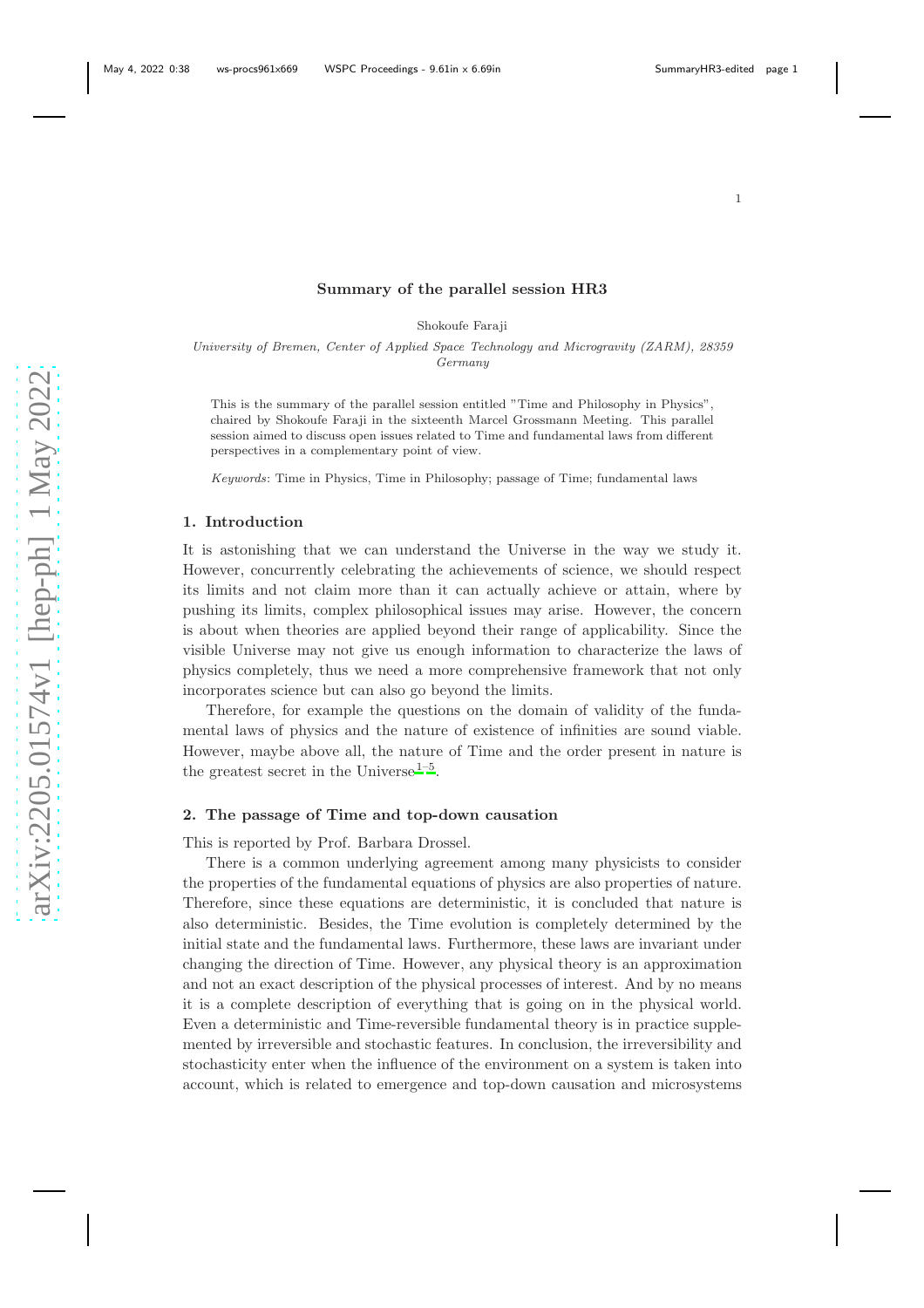are causally open to influences from the macroscopic environment.

#### 3. Temporal asymmetry and causality

This is reported by Prof. Wayne Myrvold.

The temporal asymmetry between past and future permeates virtually every aspect of the world of our experience. As far as we know, it has no counterpart in the laws of fundamental physics. One option is to trace this asymmetry to a fact about the early state of the universe, either taken as a contingent, unexplained fact, or as a consequence of some physical principle. However, there is an alternate route to explaining temporally asymmetric phenomena, according to how work on the process of equilibration is done. This does not involve any hypothesis about the past, rather it is founded on conditions that we can apply at any Time, closely related to the concept of causality<sup>6</sup>. In fact, temporal asymmetry enters our explanations because the very notion of what it means to explain something is temporal asymmetry. To sum up, the conceptions of casual order and temporal order are not independent and in fact they are two sides of the same coin.

Therefore, the absence of temporally asymmetry in the fundamental laws is no obstacle to explaining that asymmetry. What is invoked is a temporal asymmetry in the very notion of explanation.

### 4. Temporal ordering in Philosophy and Physics

This is reported by Prof. Norman Sieroka.

Time and temporal order are one of the oldest and most eminent concepts in both philosophy and physics. One of the main aims of philosophy is to coordinate the human experience in structural analysis and comparison. For this, one needs to acknowledge the differences in types of Time and Time scales. Then we realize many issues about Time are issues about the ordering of events both within and across different types and scales<sup>7</sup>.

From the philosophical point of view, mainly there are two different types of temporal orderings. The first one, the presentism or possibilism perspective; events being characterized by the present, past or future, and try to focus on mental states and experience; however, this view may have trouble in physics if simultaneity is not absolute. The second view is Eternalism; the ordering relation is only about events being earlier or later and focuses on physical states, and there is no vital distinction between past, present and future. However, it seems the second one to be of importance to physics.

To sum up, the relation between these two orderings and their inner dynamics can be interesting in the context of the interaction between philosophy and physics. Besides, investigation of the notion of an event seems fundamentally essential in both areas.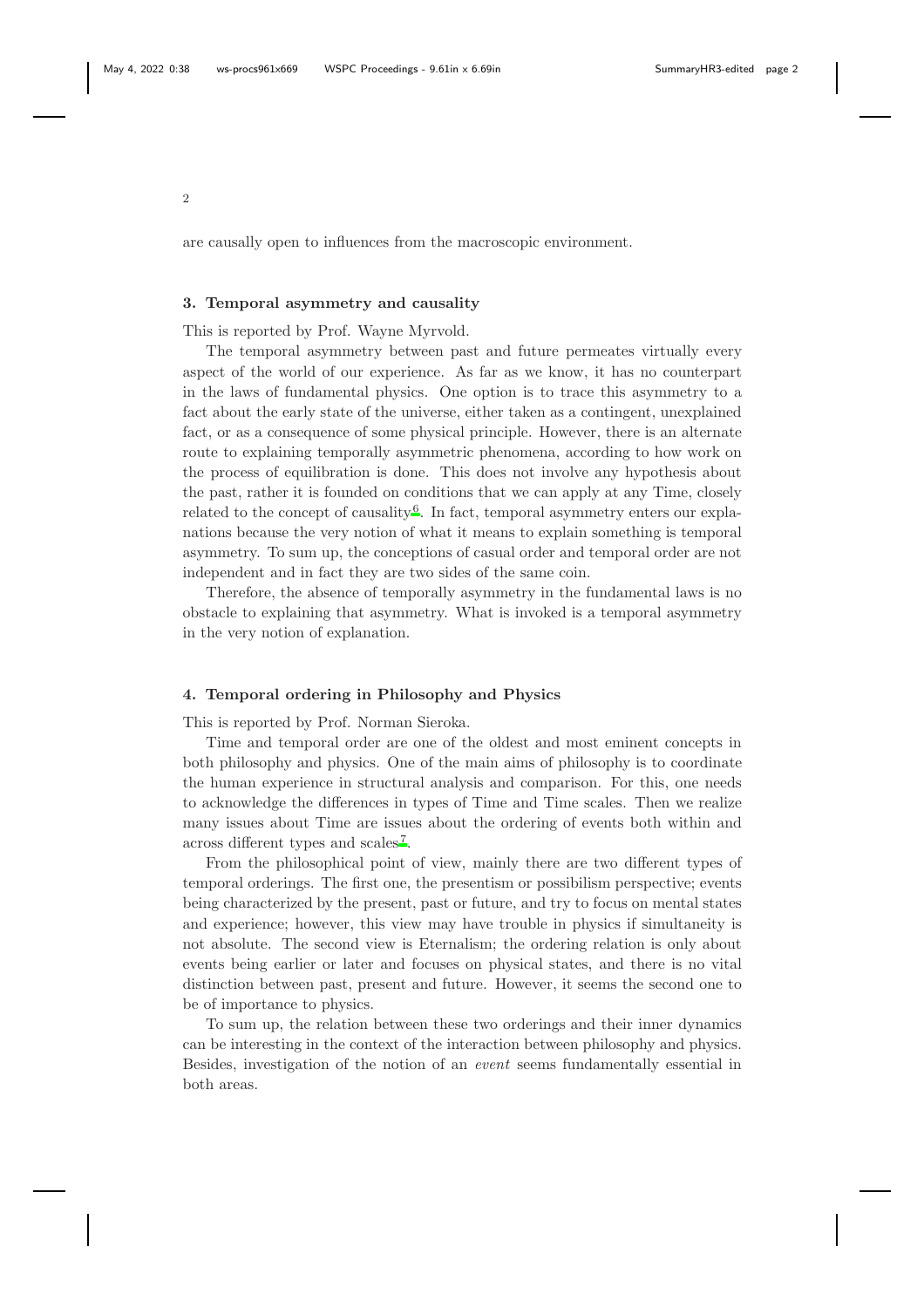### 5. Time in Quantum Gravity: a false problem

This is reported by Prof. Carlo Rovelli.

There are several problems of Time in Physics that are related to each other. Indeed, always a lot of confusion comes from mixing problems that are distinct one from another. In particular, an extensive discussion of Time in Quantum Gravity was caused in the 60th by the Wheeler-de Witt equation, which at first sight suggests Time is frozen and there is no evolution. However, dealing with Time in General Relativity is a slightly different than in non-relativistic Physics<sup>8</sup>. The difficulty for developing Time in General Relativity is to struggle with the meaning of the coordinates. In fact, coordinates in non-relativistic field Theory are measurable by rods and clocks; in contrast to General Relativity, there is nothing physical attached to coordinates. In fact, all possible versions of Time in General Relativity is a quantity that is locally dependent on the Gravitational field. This means the entire formulation of dynamics as evolution in Time does not fit within the scope of General Relativity. In fact, instead of conceptualizing the evolution of physical variables evolving with respect to a variable, we are forced to consider the evolution of a variable with respect to one another. So by this perception, the relativistic dynamics is not frozen in Quantum Gravity and simply described in a different language. Thus, we can predict the relation among a number of variables, and there is no mystery about emergence of Time in Quantum Gravity. In fact, many tentative quantum gravity theories, from the Wheeler-de Witt equation to Loop Quantum Gravity, do not specify a Time variable, and yet they are predictive. Of course, this view has substantial consequences, for example, there are some indications that the Time might be discrete.

# 6. The issue of Time in Fundamental Physics

This is reported by Prof. Abhay Ashtekar.

The Notion of Time in fundamental physics has undergone radical revisions over centuries dramaticall[y](#page-5-0)<sup>9</sup>. However, new observational windows continually open up in the process. In particular, issues at the forefront of cosmology and quantum gravity pose new conceptual and technical challenges. The same is true in particle Physics, GPS systems or Quantum Information Theory.

A pleasing feature is coming together from physical and operational ideas, fundamental concepts from General Relativity, the associated Hamiltonian constraint, and a post-Pauli understanding of how one should think of Time in Quantum Mechanics. In fact, in Quantum Mechanics, the focus is on the extended system by considering the clock. In Quantum Gravity, there is no such thing as Time in Quantum mechanics, and the extended system kinematics is already contained the dynamical variables of General Relativity.

However, it does not mean everything is understood and well-controlled. Many refinements, extensions and technical issues are still open; however, there is no conceptual roadblock to this understanding.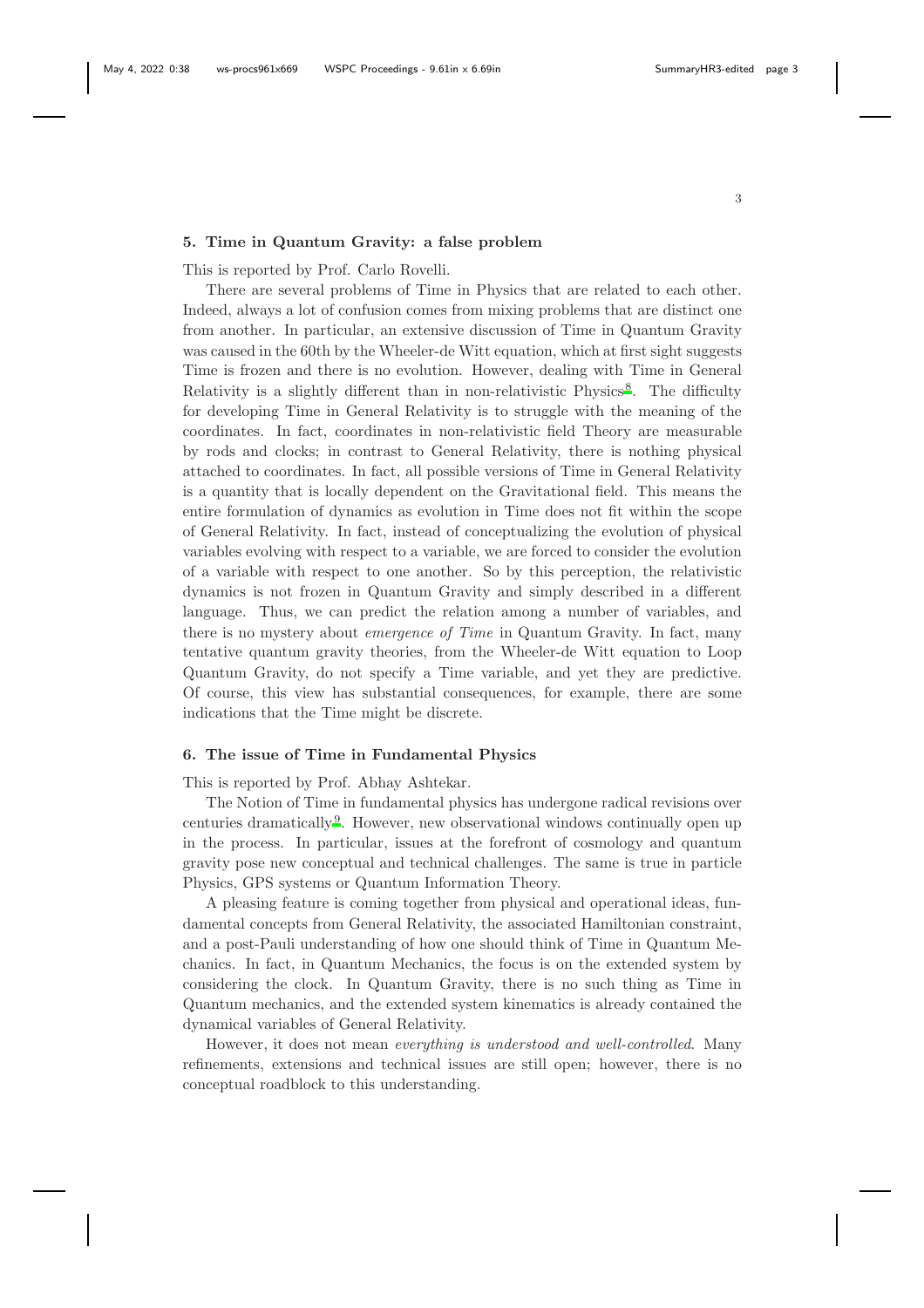4

### 7. Time in General Relativity and Quantum Mechanics

This is reported by Prof. Claus Laemmerzahl.

The nature of Time is characteristic of the underlying theory. Within the formalism of General Relativity, it is possible to define or characterize a distinguished clock and Time operationally, and this is the so-called standard clock providing proper Time. In addition, within Quantum Mechanics, it is possible to define a clock and the corresponding Time. This clock is an atomic clock, and it provides Time in the unit of the second. It can be proven with high precision that both clocks are compatible though they are based on entirely different notion[s](#page-5-1) <sup>10</sup>. Based on such standard clocks, we define Special Relativity effects such as the gravitational redshift, gravitational Time delay and gravitomagnetic clock effect. This compatibility breaks down in strong gravitational fields and also in generalized theories of gravity.

It would be of some interest to study the relativistic two-body problem and another Time scale from chirp. In addition, studying a bound system in an external gravitational field like the Earth-Moon system in the field of the Sun, seems necessary to our understanding.

### 8. Time's passage

This is reported by Janathan Dickau.

The way we experience Time is in the accumulation of experiences and events that happen in the moment. On the one hand, philosophers have tried to explain both the nature of Time and its origin. On the other hand, the meaning of Time in different areas of physics like in Classical and Quantum Mechanics, and Relativity are different. So we hope for example Quantum Gravity theories will help resolve this issue. Recent advances in Mathematics also hold promise for a unified basis explaining both the thermodynamic and quantum-mechanical Time arrows in a consistent way. It is important to continue our exploration of quantum gravity theories and try to understand the cosmological context for these theories in a broader way. So physicists should see it as a responsibility to build bridges between the philosophically disconnected islands of thought, by applying a Philosophy of Physics that supports our common endeavor to learn the secrets of the cosmos.

# 9. A glimpse of Feynman's contributions to the debate on the Foundations of Quantum Mechanics

This is reported by Dr. Adele Naddeo.

One of the most debated questions in the famous 1957 Chapel Hill conference on "The Role of Gravitation in Physics" was whether or not the gravitational field has to be quantized<sup>11</sup>. Feynman proposed several gedanken experiments in order to argue in favor of the necessity of gravitational quantization, and hinting to decoherence as a viable solution to the problem of wave function collapse<sup>12</sup>. Feynman believed that nature cannot be half classical and half quantum; therefore, we had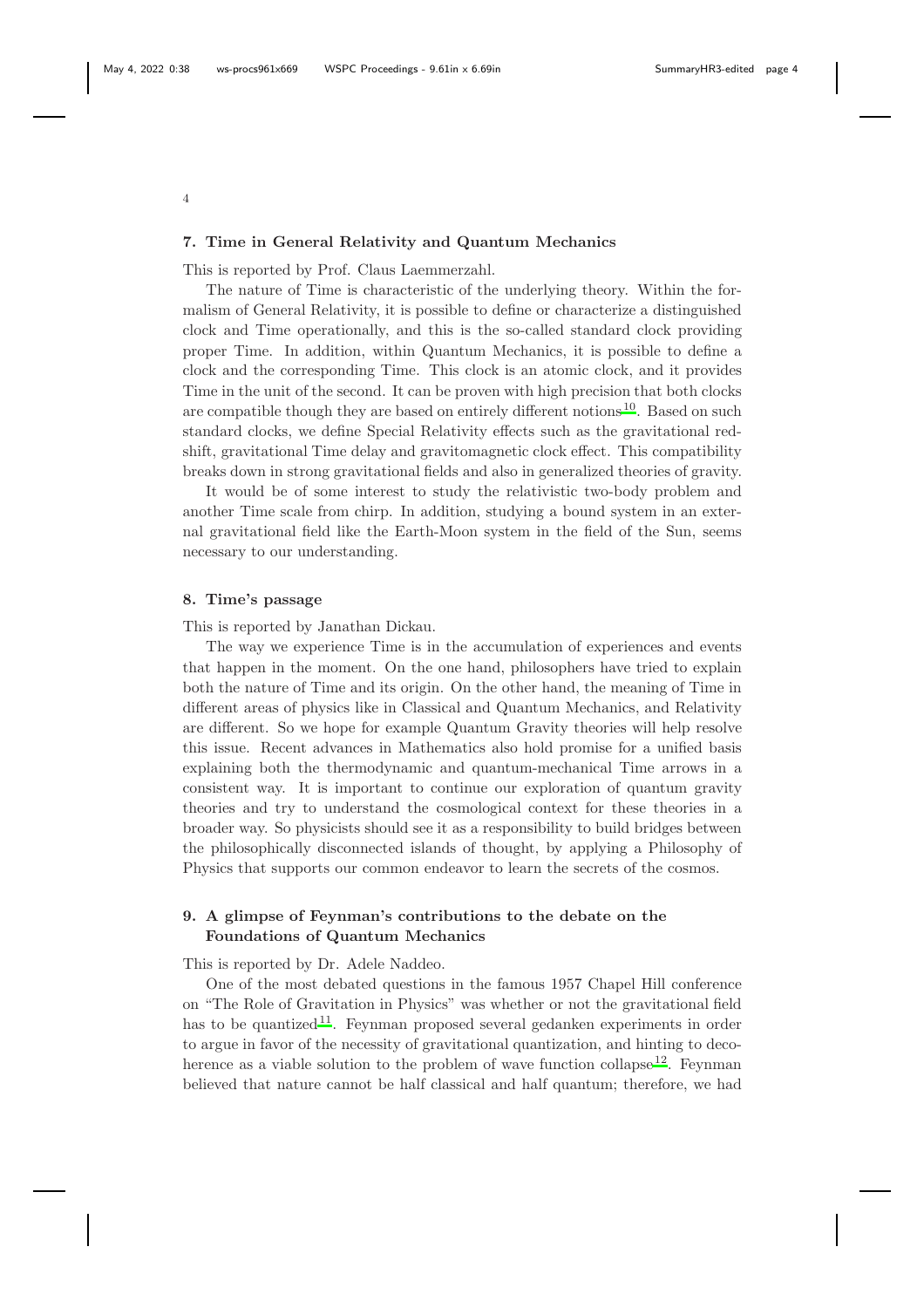the unified field theories. After quantum theory one tries to quantize gravity!

Another issue was related to the limitations that quantum quantum theory may impose on the measurements of space-time distances and curvature. However, since the Planck mass does not set a lower limit to the mass of a particle whose gravitational field can be measured, so the gravitational field of any mass can in principle be measured.

Feynman also discussed the role of the observer in quantum mechanics. The Schrödinger's cat paradox allowed him to illustrate the difference between the results of a measurement carried out by an external as well as an internal observer <sup>13</sup>[.](#page-5-2) While the external observer describes his results by an amplitude, according to the internal observer the results of the same measurement are given by a probability. In other words, according to Feynman, the Universe is constantly spitting into an infinite number of branches, as a result of the interactions between its components. As a consequence, an inside observer knows which branch the world has taken, so that he can follow the track of his past. However, in 1981 Feynman says of the many-worlds picture: It's possible, but I am not very happy with it.

## 10. Conclusion

Physics enables everything and underlies everything, but it does not mean it de-termines everything<sup>5</sup>[.](#page-4-1) Perhaps the world is much more complicated than can be explained only by science. Thus, we should trust our most immediate experiences, new conceptual and technical challenges. In fact, they are the basis and guides for being capable of thinking and acting. Based on these, we could critically examine and take care of metaphysical claims and our ultimate questions like: does the world covered by science describe the whole reality? What about underlying assumptions and axioms in cosmology? What about all the philosophical issues related to "the interpretation of quantum mechanics," "measurement Problem," and the ontological character of quantum states? Why does the Universe have such a unique structure that life can exist?

## References

- <span id="page-4-0"></span>1. R. Penrose, *The road to reality : a complete guide to the laws of the universe* (Vintage, London, 2005).
- 2. G. F. Ellis, Physics in the real universe: Time and spacetime, *General relativity and gravitation* 38, 1797 (2006).
- 3. G. Auletta, G. F. Ellis and L. Jaeger, Top-down causation by information control: from a philosophical problem to a scientific research programme, *Journal of The Royal Society Interface* 5, 1159 (2008).
- 4. J. Birriel, Fashion, faith, and fantasy in the new physics of the universe fashion, faith, and fantasy in the new physics of the universe by roger penrose, published by princeton university press (sept. 27, 2016), 520 pages. isbn-10:0691119791, *The Physics Teacher* 56, 482 (10 2018).
- <span id="page-4-1"></span>5. G. Ellis, *How can physics underlie the mind?: top-down causation in the human context* (Springer Heidelberg, 2016).